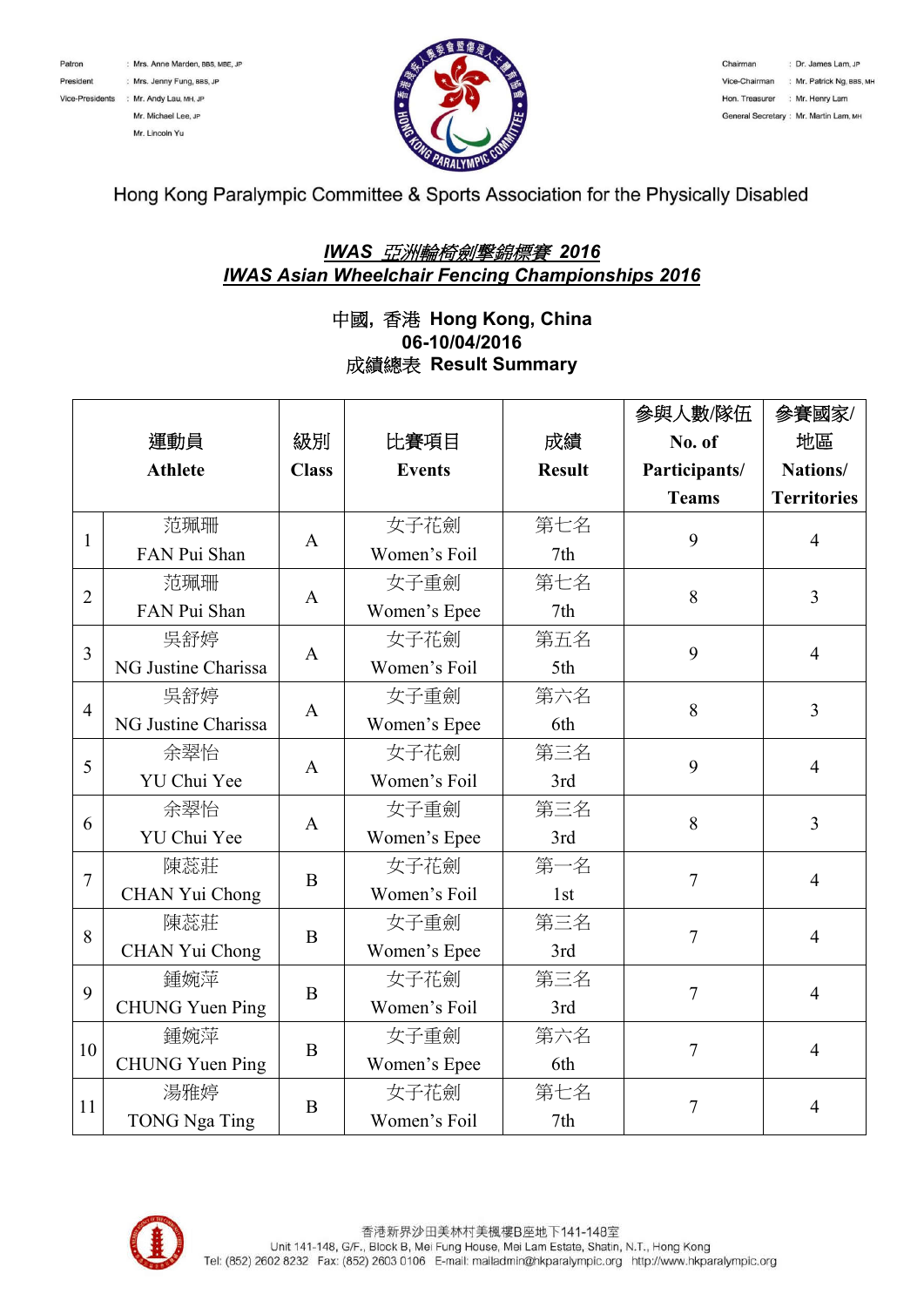

Mr. Lincoln Yu



## Hong Kong Paralympic Committee & Sports Association for the Physically Disabled

|    | 湯雅婷                     |              | 女子重劍         | 第七名 |                |                |
|----|-------------------------|--------------|--------------|-----|----------------|----------------|
| 12 | <b>TONG Nga Ting</b>    | $\bf{B}$     | Women's Epee | 7th | 7              | $\overline{4}$ |
|    |                         |              |              |     |                |                |
| 13 | 陳穎健                     | $\mathbf{A}$ | 男子花劍         | 第三名 | 15             | 6              |
|    | CHAN Wing Kin           |              | Men's Foil   | 3rd |                |                |
| 14 | 陳穎健                     | A            | 男子佩劍         | 第六名 | 12             | 5              |
|    | CHAN Wing Kin           |              | Men's Sabre  | 6th |                |                |
| 15 | 張明仔                     | $\mathbf{A}$ | 男子花劍         | 第八名 | 15             | 6              |
|    | CHEONG Meng Chai        |              | Men's Foil   | 8th |                |                |
|    | 張明仔                     | $\mathbf{A}$ | 男子佩劍         | 第五名 | 12             | 5              |
| 16 | CHEONG Meng Chai        |              | Men's Sabre  | 5th |                |                |
| 17 | 吳弛烽                     | $\mathbf{A}$ | 男子花劍         | 第九名 | 15             | 6              |
|    | NG Chi Fung             |              | Men's Foil   | 9th |                |                |
|    | 吳弛烽                     |              | 男子佩劍         | 第三名 | 12             | 5              |
| 18 | NG Chi Fung             | $\mathbf{A}$ | Men's Sabre  | 3rd |                |                |
| 19 | 黃騰達                     | $\mathbf{A}$ | 男子花劍         | 第六名 | 15             | 6              |
|    | <b>WONG Tang Tat</b>    |              | Men's Foil   | 6th |                |                |
| 20 | 黃騰達                     | $\mathbf{A}$ | 男子重劍         | 第三名 | 11             | 6              |
|    | <b>WONG Tang Tat</b>    |              | Men's Epee   | 3rd |                |                |
|    | 鍾定程                     | $\bf{B}$     | 男子花劍         | 第三名 | $\overline{7}$ | 5              |
| 21 | <b>CHUNG Ting Ching</b> |              | Men's Foil   | 3rd |                |                |
|    | 鍾定程                     | B            | 男子重劍         | 第三名 | 12             | 8              |
| 22 | <b>CHUNG Ting Ching</b> |              | Men's Epee   | 3rd |                |                |
|    | 譚湜琛                     | B            | 男子重劍         | 第二名 | 12             | 8              |
| 23 | <b>TAM Chik Sum</b>     |              | Men's Epee   | 2nd |                |                |
| 24 | 譚湜琛                     | B            | 男子佩劍         | 第二名 | 7              | 6              |
|    | <b>TAM Chik Sum</b>     |              | Men's Sabre  | 2nd |                |                |
| 25 | 黃志輝                     | B            | 男子花劍         | 第七名 | $\overline{7}$ | 5              |
|    | WONG Chi Fai            |              | Men's Foil   | 7th |                |                |
| 26 | 黃志輝                     | B            | 男子重劍         | 第九名 | 12             | 8              |
|    | WONG Chi Fai            |              | Men's Epee   | 9th |                |                |